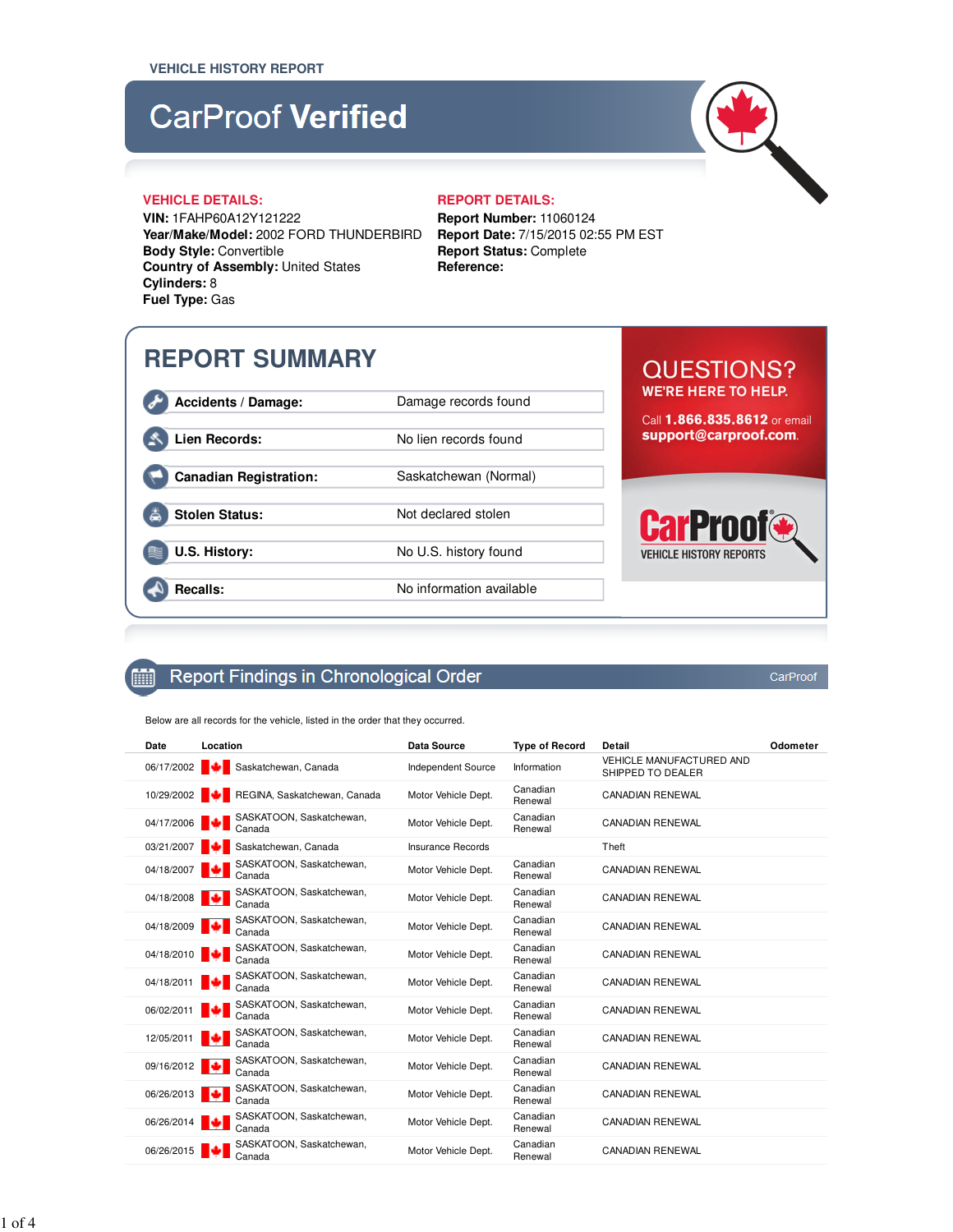CarProof

CarProof

If the vehicle has had any history of accidents, collisions or damage in either Canada or the U.S., the records are outlined in this section.

**VIN:** 1FAHP60A12Y121222

#### **Police Reported Accidents**

Accidents reported by police facilities are listed below.

**Accident, Collision and Damage Detail** 

| <b>Incident Date</b> | Incident Location                  | Tvpe of Record | Detail |
|----------------------|------------------------------------|----------------|--------|
|                      | No police reported accidents found |                |        |

#### **Accident/Damage Estimates**

Accident estimate records are generated by collision estimating facilities from the process of estimating the amount and extent of damage to a vehicle. Estimates in some cases have associated insurance claims.

| <b>Incident Date</b> | <b>Estimate Location</b> | Estimate Date | Tvpe of Record | Detail | Amount | Odometer |
|----------------------|--------------------------|---------------|----------------|--------|--------|----------|
| No estimates found   |                          |               |                |        |        |          |

#### **Insurance Claims**

The insurance claims identified in this report do not include any medical pay-outs, damage to other vehicles, damage to property, towing, rental cars, or any other incidental damages.

| <b>Incident Date</b> | <b>Incident Location</b> | Tvpe of Record | Detail | Amount     | Odometer |
|----------------------|--------------------------|----------------|--------|------------|----------|
| 03/21/2007           | Saskatchewan, Canada     |                | Theft  | \$1,502.08 |          |

#### **Other Damage Records**

Any other damage records found are listed below.

| <b>Incident Date</b>          | Incident Location | Tvpe of Record | Detail | Odometer |
|-------------------------------|-------------------|----------------|--------|----------|
| No other damage records found |                   |                |        |          |



This section outlines a summary of any enforceable security interests (liens) on the vehicle in Canada. If a lien is found, further details will appear below the chart, as well as contact information for the regional office to contact for more information.

| <b>Province</b>              | Lien                      |
|------------------------------|---------------------------|
| Alberta                      | No enforceable lien found |
| <b>British Columbia</b>      | No enforceable lien found |
| Manitoba                     | No enforceable lien found |
| New Brunswick                | No enforceable lien found |
| Newfoundland                 | No enforceable lien found |
| Nova Scotia                  | No enforceable lien found |
| <b>Northwest Territories</b> | No enforceable lien found |
| Nunavut                      | No enforceable lien found |
| Ontario                      | No enforceable lien found |
| Prince Edward Island         | No enforceable lien found |
| Quebec                       | No enforceable lien found |
| Saskatchewan                 | No enforceable lien found |
| <b>Yukon Territories</b>     | No enforceable lien found |



### **CarProof Canadian Lien Guarantee**

Our search results accurately reflect the government records of each database in Canada at the time the search request is made. If for some reason our search report fails to accurately reflect the Canadian enforceable lien status of a vehicle at the time of the search, CarProof will reimburse the party that purchased the report and relied on it to their detriment to a maximum amount of (1) the value of the car (2) the value of the lien (3) Five Thousand Dollars Canadian (\$5,000.00), whichever is lower.

#### **Canadian Registration**

This section details where in Canada the vehicle is now or has ever been registered, as well as the status (Inspection Required, Normal, Non-repairable, Rebuilt, Salvage, Stolen) of the vehicle in those jurisdictions.

| <b>Jurisdiction</b>     | <b>Branding</b> | <b>Detail</b> |
|-------------------------|-----------------|---------------|
| Alberta                 | Not found       |               |
| <b>British Columbia</b> | Not found       |               |
| Manitoba                | Not found       |               |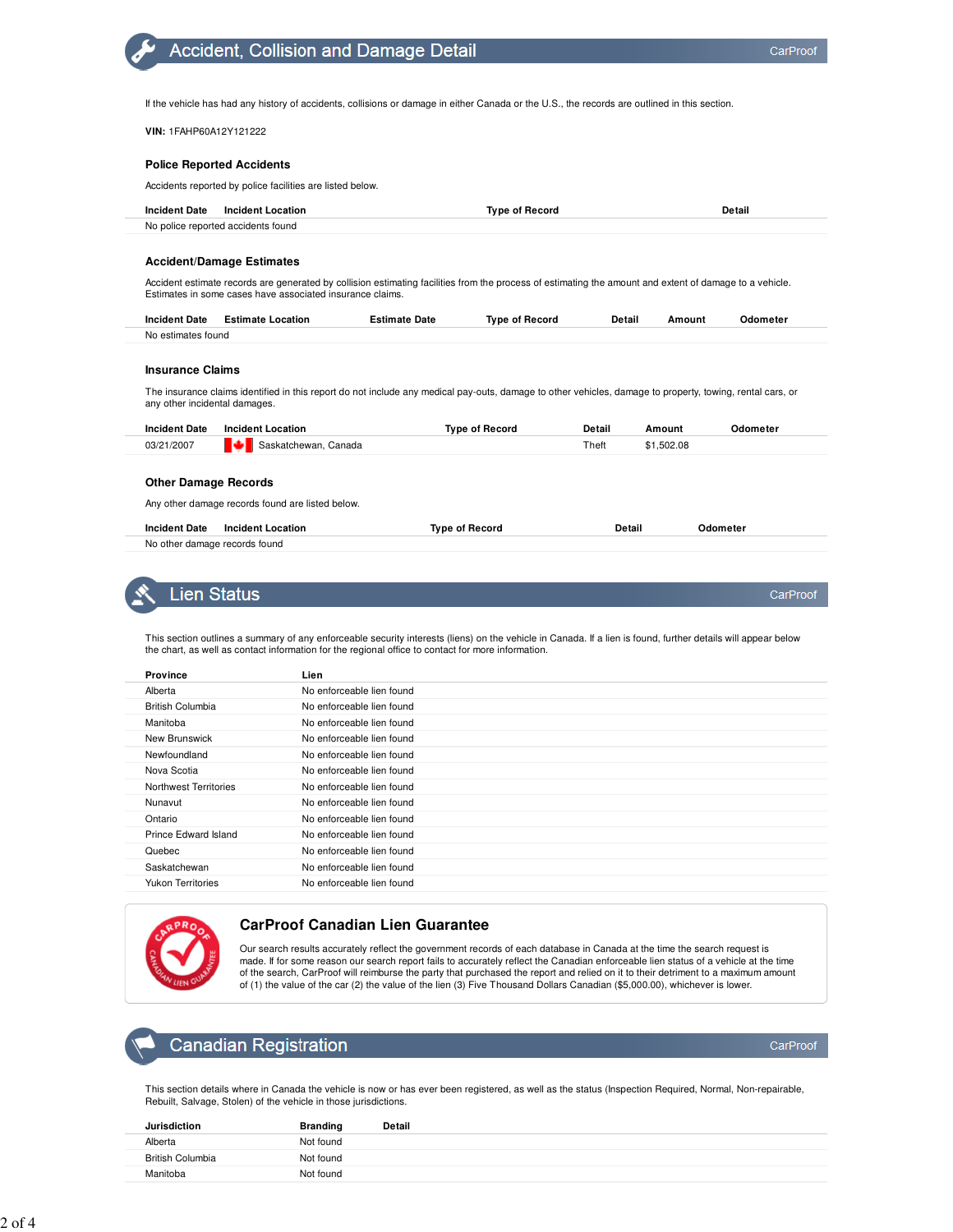| <b>Jurisdiction</b>          | <b>Branding</b> | Detail                                                           |
|------------------------------|-----------------|------------------------------------------------------------------|
| New Brunswick                | Not found       |                                                                  |
| Newfoundland                 | Not found       |                                                                  |
| Nova Scotia                  | Not found       |                                                                  |
| <b>Northwest Territories</b> | Not found       |                                                                  |
| Nunavut                      | Not found       |                                                                  |
| Ontario                      | Not found       |                                                                  |
| Prince Edward Island         | Not found       |                                                                  |
| Quebec                       | Not found       |                                                                  |
| Saskatchewan                 | <b>NORMAL</b>   | This vehicle has been registered as Normal in this jurisdiction. |
| <b>Yukon Territories</b>     | Not found       |                                                                  |

## **Stolen Vehicle Check**

This section outlines data from the Canadian Police Information Centre (CPIC), which is operated by the RCMP under the stewardship of National Police Services, on behalf of the Canadian law enforcement community.

#### **Stolen Vehicle Check** Not declared stolen.

**Import Records** 

If the vehicle was imported into Canada or the U.S., you will find details below.

#### **Import Records**

No vehicle import records found

## **United States Vehicle History**

In addition to comprehensive vehicle history from across Canada, CarProof also thoroughly searches the United States for any details. If the vehicle had<br>any events in the U.S., you will find them below. Details about accid

## **Experian**

| Automotive |  |
|------------|--|
|            |  |

| <b>Item Checked</b> | Result | <b>Item Checked</b>           | Result | <b>Item Checked</b>      | Result    |
|---------------------|--------|-------------------------------|--------|--------------------------|-----------|
| Abandoned           | No     | <b>Accident Data</b>          | No     | <b>Corrected Title</b>   | No        |
| Damaged             | No     | <b>Driver Education</b>       | No     | Duplicate Title          | <b>No</b> |
| Emission / Safety   | No     | Fire Damage                   | No     | Fire Damage Incident     | <b>No</b> |
| Frame Damage        | No     | Government Use                | No     | <b>Grey Market</b>       | No        |
| Hail Damage         | No     | <b>Insurance Loss</b>         | No     | Junk                     | No        |
| Lease               | No     | Lemon / Manufacturer Buy-back | No     | Lien                     | No        |
| Livery Use          | No     | Major Damage                  | No     | NHTSA Crash Test Vehicle | <b>No</b> |
| Odometer Problem    | No     | Police Use                    | No     | Rebuilt/Rebuildable      | <b>No</b> |
| Rental / Fleet      | No     | Repossessed                   | No     | Salvage                  | No        |
| Salvage Auction     | No     | Storm Area Registration/Title | No     | Taxi                     | <b>No</b> |
| Theft               | No     | <b>Water Damage</b>           | No     |                          |           |
|                     |        |                               |        |                          |           |



**Information on Reports**

### **Recalls**

No information available as of the date/time that this report was generated. Please contact your local dealer.

## **Other Records**

CarProof searches many other data providers for vehicle details, and if there are any records found, the balance will appear in this section.

| Date                   | Address | Data Source | Detail | Odometer |
|------------------------|---------|-------------|--------|----------|
| No other records found |         |             |        |          |
|                        |         |             |        |          |

**CarProof** © Copyright 2005-2015 CarProof. All rights reserved. VEHICLE HISTORY REPORTS



CarProof

CarProof

CarProof

CarProof

CarProof